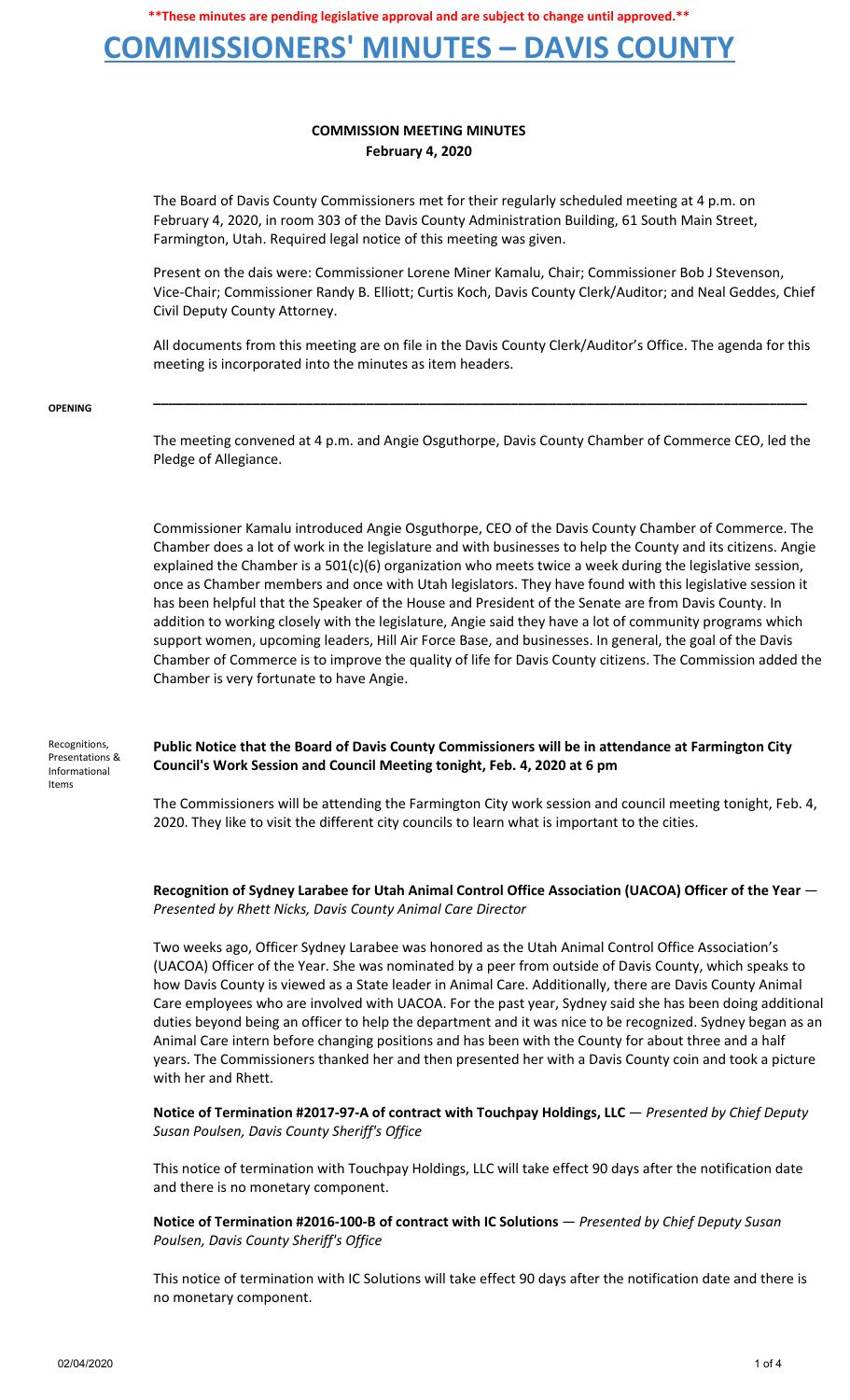## **COMMISSIONERS' MINUTES – DAVIS COUNTY**

**PUBLIC COMMENTS**

The public was invited to make comments to the Commission.

There were no public comments.

#### **BUSINESS/ ACTION**

Summary List #2020-36 of 188 animal adoption agreements for November and December 2019 **Summary List #2020-36 of 188 animal adoption agreements for November and December 2019** — *Presented by Kevin Stuart, Davis County Animal Care Development Manager*

This summary list is of the 188 animal adoptions between Nov. and Dec. 2019 of 3 birds, 109 cats, 65 dogs, and 11 other animals which may include rabbits, ferrets, guinea pigs, and others. The Commission asked what the County's return policy was on adopted animals. Kevin explained the County will allow individuals to return an animal and they will help the person to find a suitable replacement. The contract period is 11/01/2019 to 12/31/2019. The receivable amount varies; see summary list.

**\_\_\_\_\_\_\_\_\_\_\_\_\_\_\_\_\_\_\_\_\_\_\_\_\_\_\_\_\_\_\_\_\_\_\_\_\_\_\_\_\_\_\_\_\_\_\_\_\_\_\_\_\_\_\_\_\_\_\_\_\_\_\_\_\_\_\_\_\_\_\_\_\_\_\_\_\_\_\_\_\_\_\_\_\_\_\_\_**

**\_\_\_\_\_\_\_\_\_\_\_\_\_\_\_\_\_\_\_\_\_\_\_\_\_\_\_\_\_\_\_\_\_\_\_\_\_\_\_\_\_\_\_\_\_\_\_\_\_\_\_\_\_\_\_\_\_\_\_\_\_\_\_\_\_\_\_\_\_\_\_\_\_\_\_\_\_\_\_\_\_\_\_\_\_\_\_\_**

Motion to Approve: Com. Elliott Seconded: Com. Stevenson All voted Aye

Donation Agreement #2020-37 with Jean Strange for donating comfort kits for community members in need

Agreement #2020-38 with Quick Quack Car Wash for car wash services of Davis County Sheriff's Office vehicles

**Donation Agreement #2020-37 with Jean Strange for donating comfort kits for community members in need** — *Presented by Chief Deputy Susan Poulsen, Davis County Sheriff's Office*

Jean Strange is donating hats she has knitted, called comfort kits, for people in the community who need one, such as trauma victims or people who are homeless. She has been doing this for the past few years and spends months knitting the hats. Jean is now donating them to the Sheriff's Office to distribute as needed. The hats are valued at approximately \$200. The contract period begins 02/04/2020. The receivable amount is a donation.

**Agreement #2020-38 with Quick Quack Car Wash for car wash services of Davis County Sheriff's Office vehicles** — *Presented by Chief Deputy Susan Poulsen, Davis County Sheriff's Office*

This agreement is for an annual car wash of the law enforcement vehicles. Chief Poulsen is unaware of the vehicles losing their lights going through any of the washes, but she does know most of the deputies use the self-service. Also, she was unsure if this agreement only applied to a single Quick Quack location or multiple. Additionally, this agreement supplements the inmates washing the vehicles since it is difficult for officers from the north end of the County to come out here to wash their cars. The contract period is 02/04/2020 to 12/31/2020. The payable amount is \$5,760.

> Motion to Approve Agenda Items: Com. Stevenson Seconded: Com. Elliott All voted Aye

Summary List #2020-39 of six REDI Web Internet Connection Users agreements

**Summary List #2020-39 of six REDI Web Internet Connection Users agreements for access to the Davis County Recorder's Office information on REDI Web** — *Presented by Mark Langston, Davis County Information Systems Director*

This is a summary list of REDI Web agreements with title companies and land agencies. The beginning date of the agreements vary starting on Feb. 4, 2020, and ends when the agency requests it. The agreements are with the following: Backmann Title Services, Equity Finance, Lang Appraisal Service, National Land Research, Reconveyance Experts, and Royal Title West. The contract period begins 02/04/2020. The receivable amount varies; see summary list.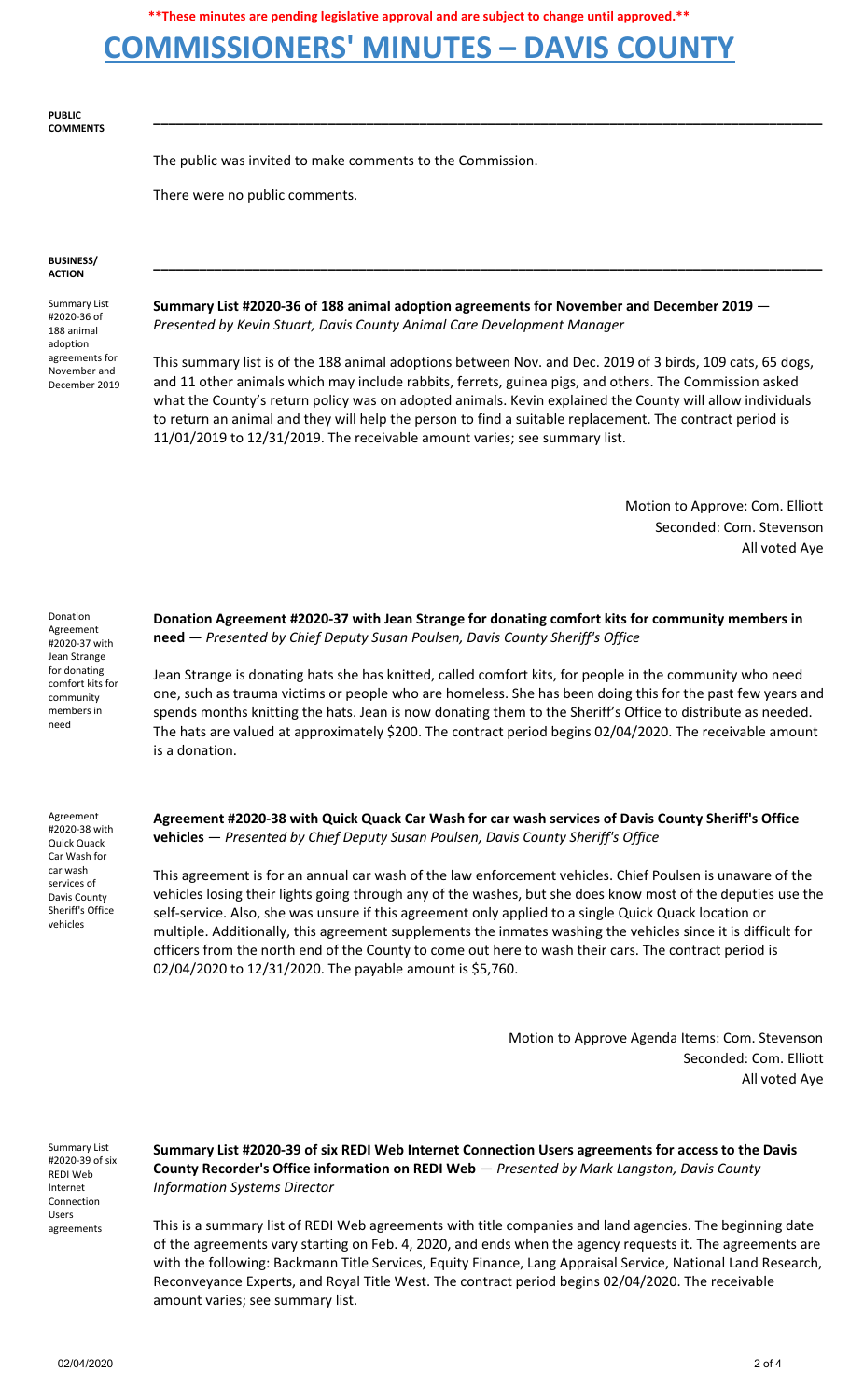## **COMMISSIONERS' MINUTES – DAVIS COUNTY**

Motion to Approve: Com. Elliott Seconded: Com. Stevenson All voted Aye

Agreement #2020-40 with USA Wrestling Utah for Sanderson Youth Wrestling Camp

**Agreement #2020-40 with USA Wrestling Utah for Sanderson Youth Wrestling Camp** — *Presented by Mike Moake, Davis County Marketing and Events Coordinator*

This agreement is for the Sanderson brothers, who are national champions and Olympic athletes, to host a youth wrestling camp at the Legacy Events Center. This camp brings in participants from all over Utah and some from out of state. It also helps the Legacy Events Center because the camp takes place during their slower season. The contract period is 06/16/2020 to 06/20/2020. The receivable amount is \$2,701.50.

> Motion to Approve: Com. Stevenson Seconded: Com. Elliott All voted Aye

Amendment #2018-106-C with the UT Dept. of Health for HIV Prevention, increasing funding and replacing Attachment A

**Amendment #2018-106-C with the Utah Department of Health for HIV Prevention, increasing funding and replacing Attachment A** — *Presented by Commissioner Lorene Miner Kamalu in place of Brian Hatch, Davis County Director of Health*

This amendment is to increase the funding for HIV prevention and replaces Attachment A. The contract period is 01/01/2020 to 12/31/2020. The receivable amount is a \$5,875 increase.

Grant Agreement #2020-41 with UCAIR for the VRAP

**Grant Agreement #2020-41 with Utah Clean Air Partnership (UCAIR) for the Vehicle Repair Assistance Program (VRAP)** — *Presented by Commissioner Lorene Miner Kamalu in place of Brian Hatch, Davis County Director of Health*

This grant through the Utah Clean Air Partnership (UCAIR) is for the Vehicle Repair Assistance Program (VRAP). The contract period is 01/01/2020 to 10/31/2020. The receivable amount is \$10,000.

> Motion to Approve Agenda Items: Com. Kamalu Seconded: Com. Stevenson All voted Aye

Commissioner Elliott moved to recess to Board of Equalization. Commissioner Stevenson seconded the motion. All voted Aye.

**\_\_\_\_\_\_\_\_\_\_\_\_\_\_\_\_\_\_\_\_\_\_\_\_\_\_\_\_\_\_\_\_\_\_\_\_\_\_\_\_\_\_\_\_\_\_\_\_\_\_\_\_\_\_\_\_\_\_\_\_\_\_\_\_\_\_\_\_\_\_\_\_\_\_\_\_\_\_\_\_\_\_\_\_\_\_\_\_**

**BOARD OF EQUALIZATION**

Property Tax Register

Property Tax Register matters were presented by Curtis Koch, Davis County Clerk/Auditor, as follows:

Under Auditor adjustments are nine veteran tax abatements for the 2019 year.

Motion to Approve: Com. Elliott Seconded: Com. Stevenson All voted Aye

Commissioner Elliott moved to reconvene Commission Meeting. Commissioner Stevenson seconded the motion. All voted Aye.